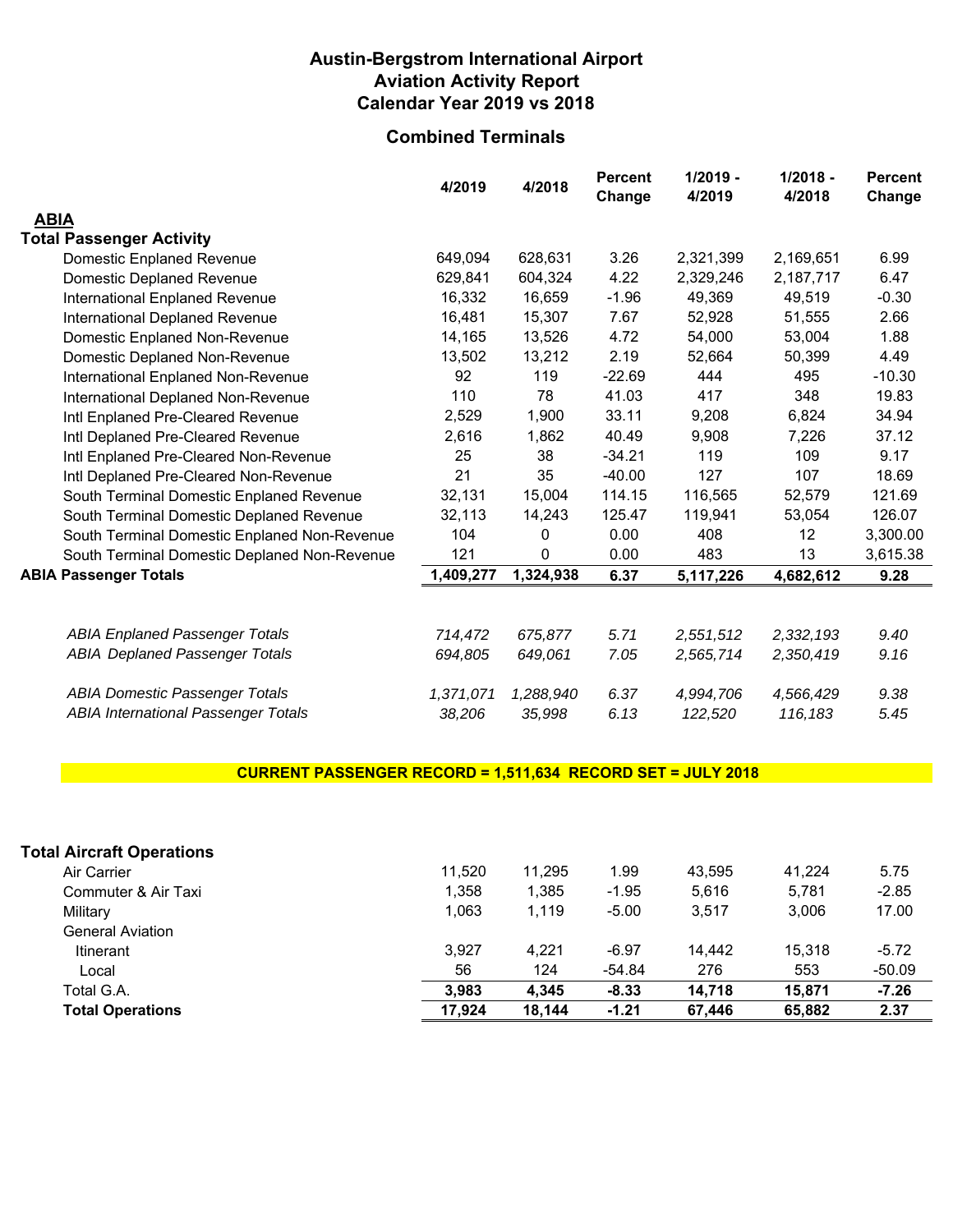## **Austin-Bergstrom International Airport Aviation Activity Report Calendar Year 2019 vs 2018**

## **By Terminal**

|                                                 | 4/2019    | 4/2018    | <b>Percent</b><br>Change | $1/2019 -$<br>4/2019 | $1/2018 -$<br>4/2018 | <b>Percent</b><br>Change |
|-------------------------------------------------|-----------|-----------|--------------------------|----------------------|----------------------|--------------------------|
| <b>Barbara Jordan Terminal (BJT)</b>            |           |           |                          |                      |                      |                          |
| <b>Passenger Activity</b>                       |           |           |                          |                      |                      |                          |
| Domestic Enplaned Revenue                       | 649,094   | 628,631   | 3.26                     | 2,321,399            | 2,169,651            | 6.99                     |
| Domestic Deplaned Revenue                       | 629,841   | 604,324   | 4.22                     | 2,329,246            | 2,187,717            | 6.47                     |
| International Enplaned Revenue                  | 16,332    | 16,659    | $-1.96$                  | 49,369               | 49,519               | $-0.30$                  |
| International Deplaned Revenue                  | 16,481    | 15,307    | 7.67                     | 52,928               | 51,555               | 2.66                     |
| Domestic Enplaned Non-Revenue                   | 14,165    | 13,526    | 4.72                     | 54,000               | 53,004               | 1.88                     |
| Domestic Deplaned Non-Revenue                   | 13,502    | 13,212    | 2.19                     | 52,664               | 50,399               | 4.49                     |
| International Enplaned Non-Revenue              | 92        | 119       | $-22.69$                 | 444                  | 495                  | $-10.30$                 |
| International Deplaned Non-Revenue              | 110       | 78        | 41.03                    | 417                  | 348                  | 19.83                    |
| Intl Enplaned Pre-Cleared Revenue               | 2,529     | 1,900     | 33.11                    | 9,208                | 6,824                | 34.94                    |
| Intl Deplaned Pre-Cleared Revenue               | 2,616     | 1,862     | 40.49                    | 9,908                | 7,226                | 37.12                    |
| Intl Enplaned Pre-Cleared Non-Revenue           | 25        | 38        | $-34.21$                 | 119                  | 109                  | 9.17                     |
| Intl Deplaned Pre-Cleared Non-Revenue           | 21        | 35        | $-40.00$                 | 127                  | 107                  | 18.69                    |
| <b>Barbara Jordan Terminal Passenger Totals</b> | 1,344,808 | 1,295,691 | 3.79                     | 4,879,829            | 4,576,954            | 6.62                     |
| <b>BJT Enplaned Passenger Totals</b>            | 682,237   | 660,873   | 3.23                     | 2,434,539            | 2,279,602            | 6.80                     |
| <b>BJT Deplaned Passenger Totals</b>            | 662,571   | 634,818   | 4.37                     | 2,445,290            | 2,297,352            | 6.44                     |
| <b>BJT Domestic Passenger Totals</b>            | 1,306,602 | 1,259,693 | 3.72                     | 4,757,309            | 4,460,771            | 6.65                     |
| <b>BJT International Passenger Totals</b>       | 38,206    | 35,998    | 6.13                     | 122,520              | 116,183              | 5.45                     |

#### **South Terminal (ST)**

| <b>Passenger Activity</b>                    |        |        |        |         |         |         |
|----------------------------------------------|--------|--------|--------|---------|---------|---------|
| South Terminal Domestic Enplaned Revenue     | 32.131 | 15.004 | 114.15 | 116.565 | 52.579  | 121.69  |
| South Terminal Domestic Deplaned Revenue     | 32.113 | 14.243 | 125.47 | 119.941 | 53.054  | 126.07  |
| South Terminal Domestic Enplaned Non-Revenue | 104    | 0      | 0.00   | 408     | 12      | 3300.00 |
| South Terminal Domestic Deplaned Non-Revenue | 121    | 0      | 0.00   | 483     | 13      | 3615.38 |
| <b>South Terminal Passenger Totals</b>       | 64.469 | 29.247 | 120.43 | 237.397 | 105.658 | 124.68  |
| ST Enplaned Passenger Totals                 | 32.235 | 15.004 | 114.84 | 116.973 | 52.591  | 122.42  |
| ST Deplaned Passenger Totals                 | 32.234 | 14.243 | 126.31 | 120.424 | 53,067  | 126.93  |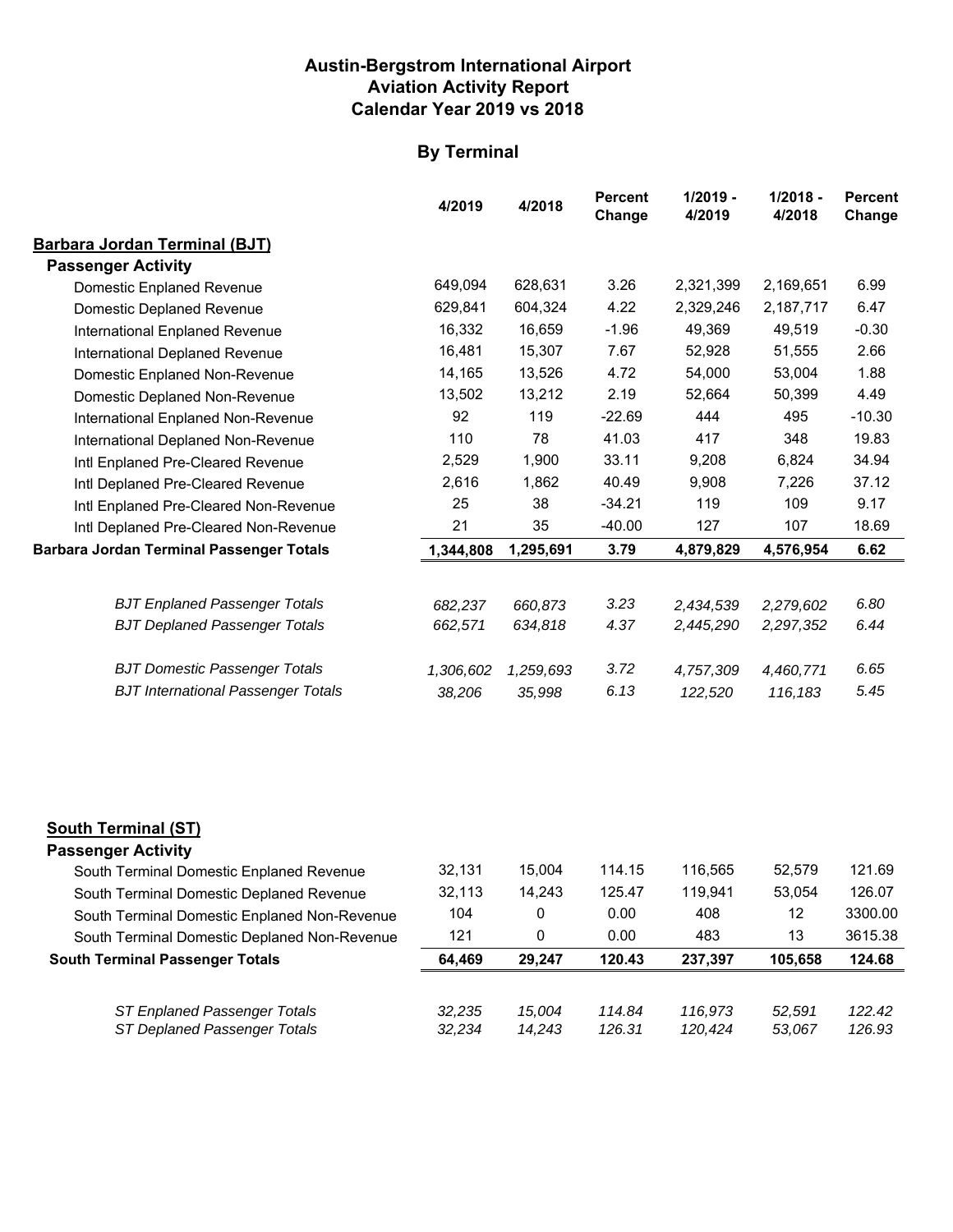## **Austin-Bergstrom International Airport Aviation Activity Report Calendar Year 2019 vs 2018**

|                                              | 4/2019       | 4/2018     | <b>Percent</b><br>Change | $1/2019 -$<br>4/2019 | $1/2018 -$<br>4/2018 | <b>Percent</b><br>Change |
|----------------------------------------------|--------------|------------|--------------------------|----------------------|----------------------|--------------------------|
| <b>Total Cargo Activity</b>                  |              |            |                          |                      |                      |                          |
| <b>Mail</b>                                  |              |            |                          |                      |                      |                          |
| <b>Domestic Enplaned Mail</b>                | 217,244      | 207,257    | 4.82                     | 810,861              | 721,722              | 12.35                    |
| Domestic Deplaned Mail                       | 772,402      | 441,990    | 74.76                    | 2,782,714            | 1,611,024            | 72.73                    |
| International Enplaned Mail                  | 0            | 0          | 0.00                     | 0                    | 0                    | 0.00                     |
| International Deplaned Mail                  | 0            | 0          | 0.00                     | 110,830              | 0                    | 0.00                     |
| South Terminal-Domestic Enplaned Mail        | 0            | 0          | 0.00                     | 0                    | 0                    | 0.00                     |
| South Terminal-Domestic Deplaned Mail        | 0            | 0          | 0.00                     | 0                    | 0                    | 0.00                     |
| <b>Mail Totals</b>                           | 989,646      | 649,247    | 52.43                    | 3,704,405            | 2,332,746            | 58.80                    |
|                                              |              |            |                          |                      |                      |                          |
| Cargo                                        |              |            |                          |                      |                      |                          |
| Domestic Enplaned Cargo                      | 4,692,263    | 4,564,190  | 2.81                     | 19,754,307           | 19,345,175           | 2.11                     |
| Domestic Deplaned Cargo                      | 6,602,143    | 6,475,930  | 1.95                     | 25,729,415           | 27, 127, 865         | $-5.16$                  |
| International Enplaned Cargo                 | 809,688      | 910,433    | $-11.07$                 | 1,556,377            | 2,544,587            | $-38.84$                 |
| International Deplaned Cargo                 | 1,000,463    | 949,085    | 5.41                     | 1,450,510            | 1,519,487            | $-4.54$                  |
| South Terminal-Domestic Enplaned Cargo       | 0            | 0          | 0.00                     | 0                    | 0                    | 0.00                     |
| South Terminal-Domestic Deplaned Cargo       | 0            | 0          | 0.00                     | 0                    | 0                    | 0.00                     |
| <b>Cargo Totals</b>                          | 13,104,557   | 12,899,638 | 1.59                     | 48,490,609           | 50,537,114           | $-4.05$                  |
|                                              |              |            |                          |                      |                      |                          |
| <b>Belly Freight</b>                         |              |            |                          |                      |                      |                          |
| Domestic Enplaned Belly Freight              | 326,539      | 327,479    | $-0.29$                  | 1,213,703            | 1,027,467            | 18.13                    |
| Domestic Deplaned Belly Freight              | 499,031      | 521,126    | $-4.24$                  | 1,928,554            | 1,710,349            | 12.76                    |
| International Enplaned Belly Freight         | 162,754      | 264,616    | $-38.49$                 | 1,326,831            | 1,122,277            | 18.23                    |
| International Deplaned Belly Freight         | 479,653      | 502,965    | $-4.63$                  | 2,659,464            | 2,337,105            | 13.79                    |
| South Terminal-Domestic Enplaned Belly Frght | 0            | 0          | 0.00                     | 0                    | 0                    | 0.00                     |
| South Terminal-Domestic Deplaned Belly Frght | 0            | 0          | 0.00                     | 0                    | 0                    | 0.00                     |
| <b>Belly Freight Totals</b>                  | 1,467,977    | 1,616,186  | $-9.17$                  | 7,128,552            | 6,197,198            | 15.03                    |
| Cargo Totals (Mail, Cargo, Belly Freight)    | 15,562,180   | 15,165,071 | 2.62                     | 59,323,566           | 59,067,058           | 0.43                     |
|                                              |              |            |                          |                      |                      |                          |
| <b>Enplaned Cargo Totals</b>                 | 6,208,488    | 6,273,975  | $-1.04$                  | 24,662,079           | 24,761,228           | $-0.40$                  |
| <b>Deplaned Cargo Totals</b>                 | 9,353,692    | 8,891,096  | 5.20                     | 34,661,487           | 34,305,830           | 1.04                     |
| <b>Domestic Cargo Totals</b>                 | 13, 109, 622 | 12,537,972 | 4.56                     | 52,219,554           | 51,543,602           | 1.31                     |
| <b>International Cargo Totals</b>            | 2,452,558    | 2,627,099  | $-6.64$                  | 7,104,012            | 7,523,456            | $-5.58$                  |

**CURRENT CARGO RECORD = 40,215,518 RECORD SET = MARCH 2001**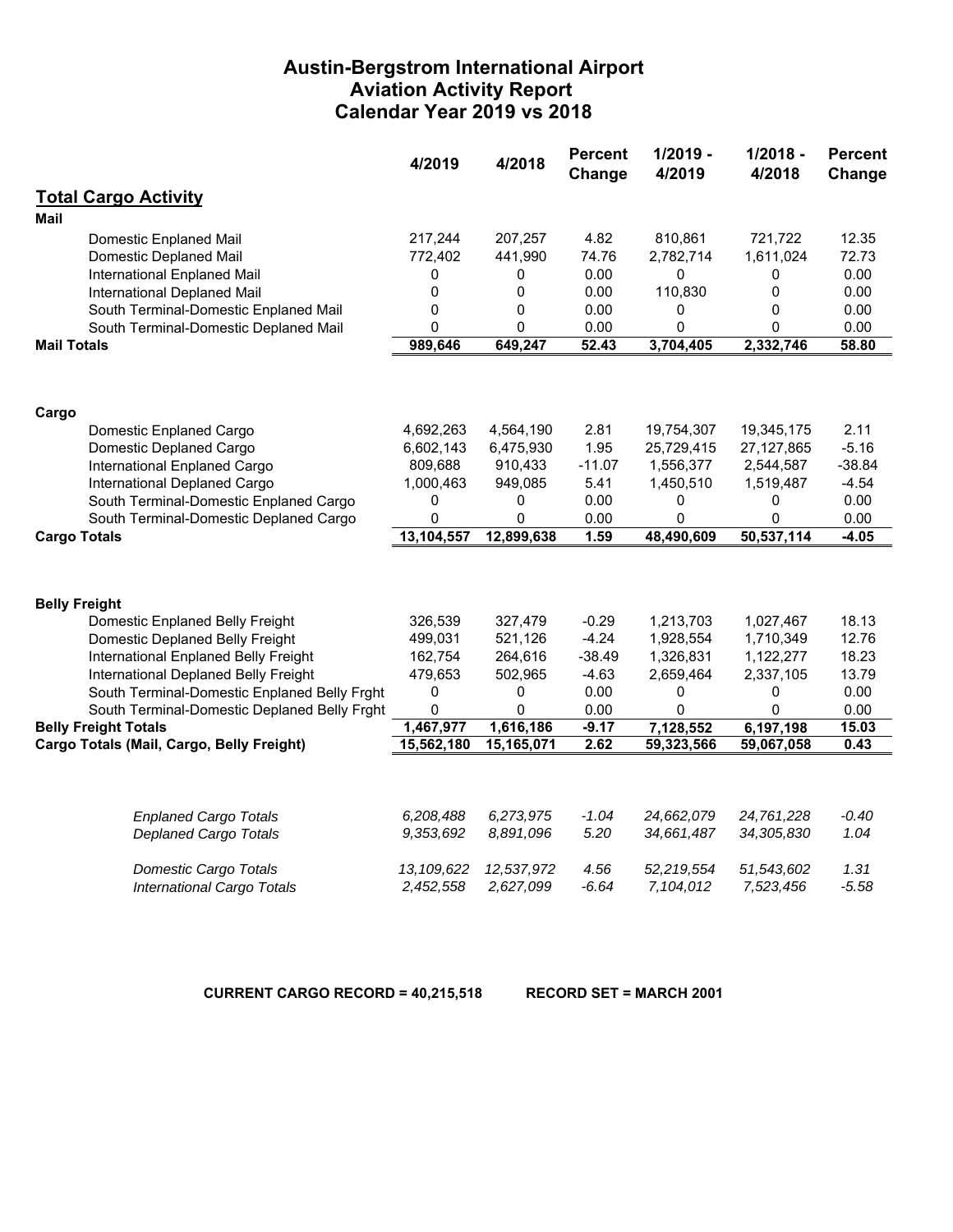## **AUS – Airline Codes**  April 2019

| Code           | <b>Carrier</b>                                          |
|----------------|---------------------------------------------------------|
| AM             | Aerovias de Mexico S.A. de C.V. dba AeroMexico Airlines |
| <b>AC</b>      | Air Canada                                              |
| <b>AS</b>      | Alaska Airlines, Inc.                                   |
| G <sub>4</sub> | Allegiant Air, LLC                                      |
| AA             | American Airlines, Inc.                                 |
| <b>BA</b>      | <b>British Airways Plc</b>                              |
| DL             | <b>Delta Airlines</b>                                   |
| F <sub>9</sub> | <b>Frontier Airlines</b>                                |
| B <sub>6</sub> | JetBlue Airways Corp.                                   |
| <b>DY</b>      | Norwegian Air UK LTD                                    |
| <b>WN</b>      | <b>Southwest Airlines</b>                               |
| <b>NK</b>      | <b>Spirit Airlines</b>                                  |
| <b>SY</b>      | <b>Sun Country Airlines</b>                             |
| <b>UA</b>      | United Airlines, Inc.                                   |
| <b>VC</b>      | <b>VIA Airlines</b>                                     |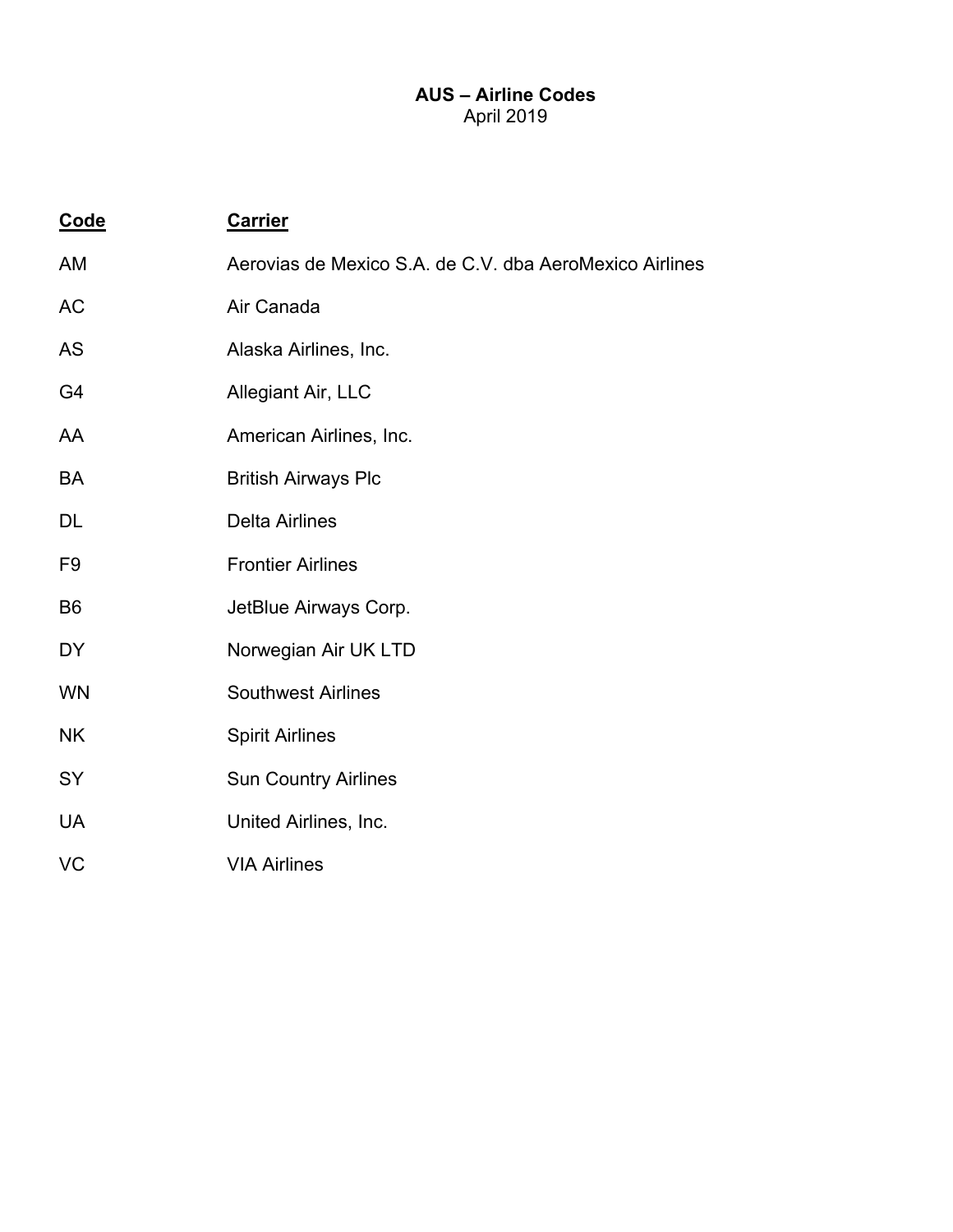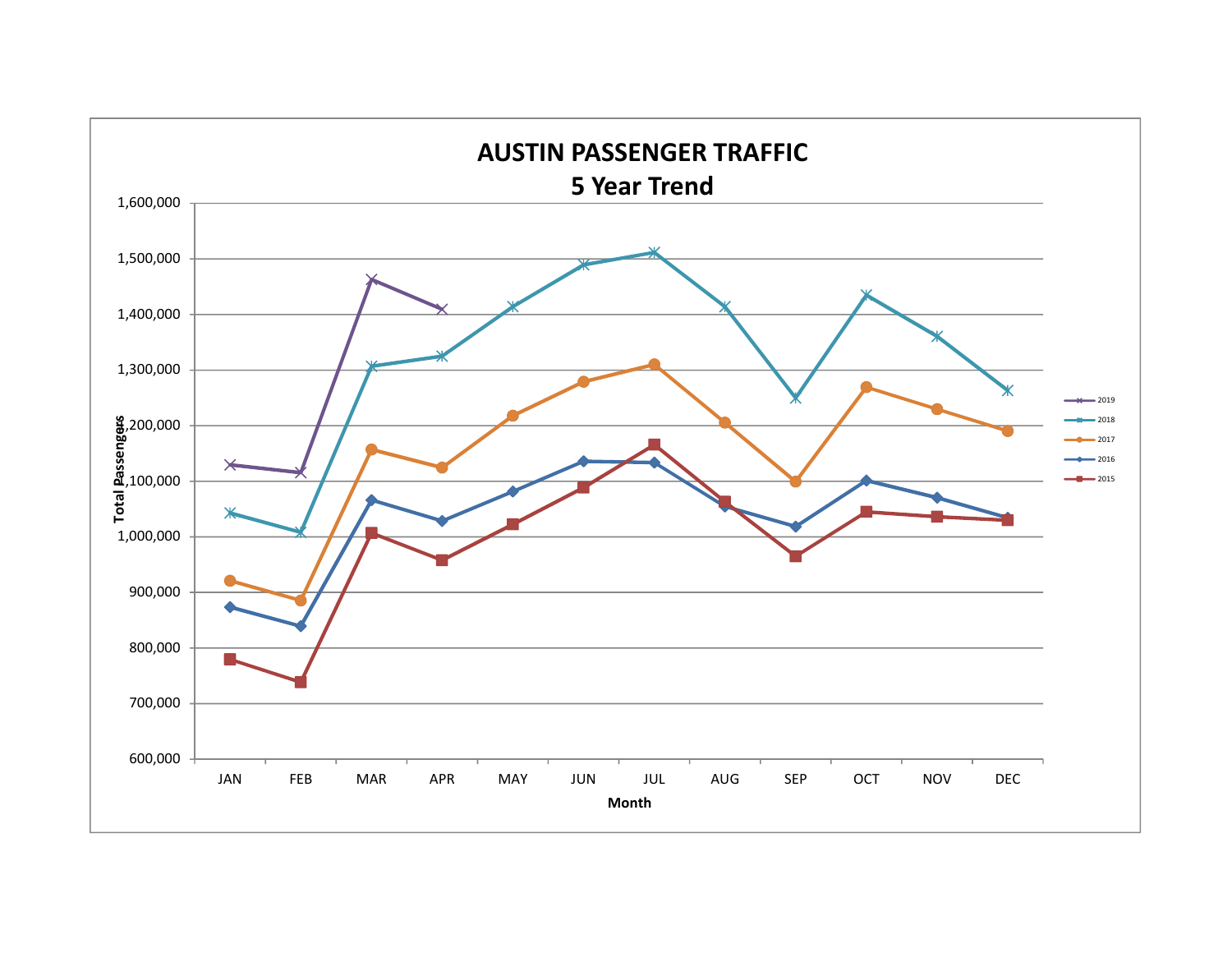## **TOTAL CARGO POUNDAGE - AUSTIN, TEXAS**

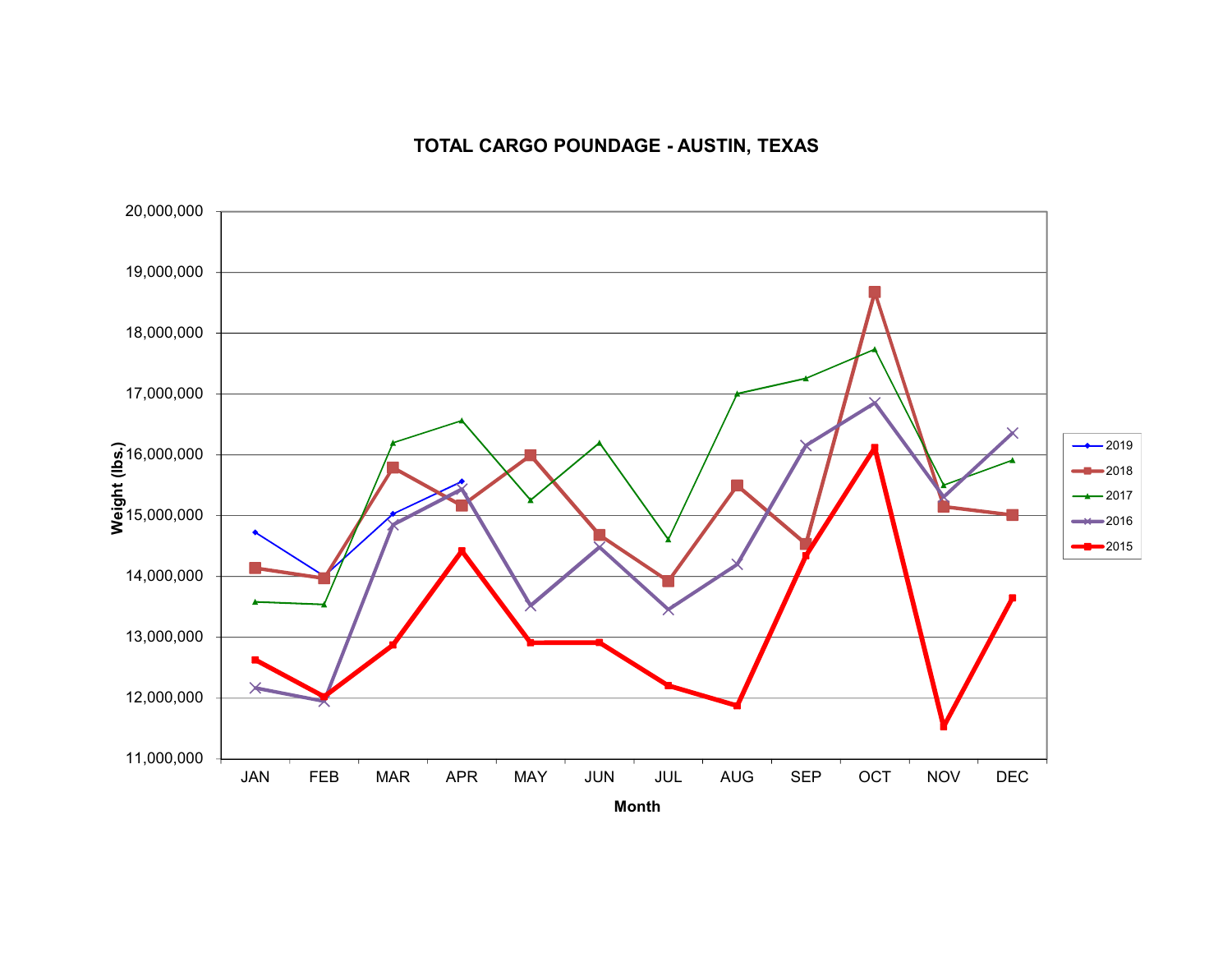**Average Daily Passengers**

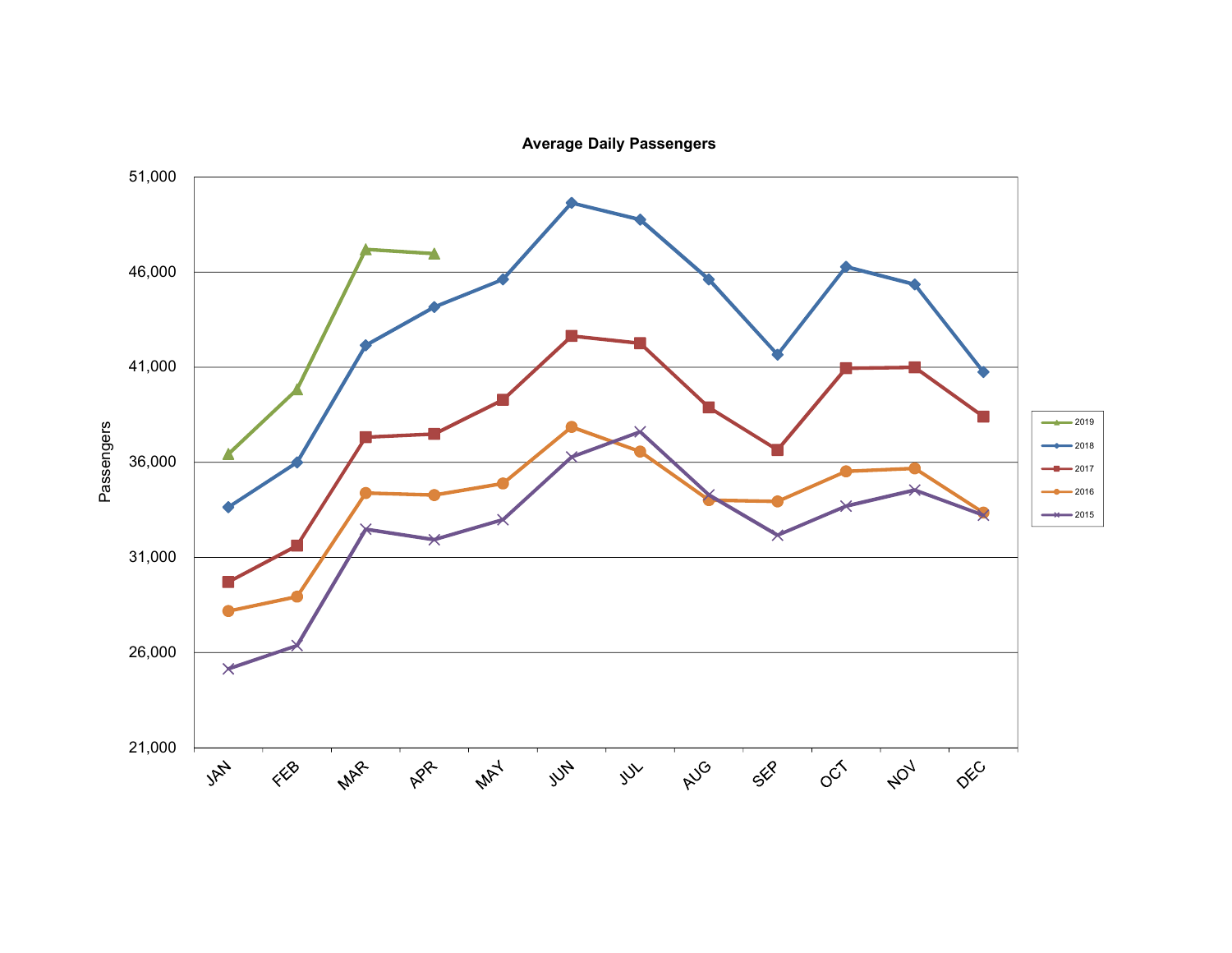20.00% 15.00%10.00% 5.00%  $\overline{\smash{\sim}}$ 0.00% -5.00% -10.00% -15.00% -20.00% -25.00%

**Monthly % Change in Average Daily Passengers**

May-18 Jun-18 Jul-18 Aug-18 Sep-18 Oct-18 Nov-18 Dec-18 Jan-19 Feb-19 Mar-19 Apr-19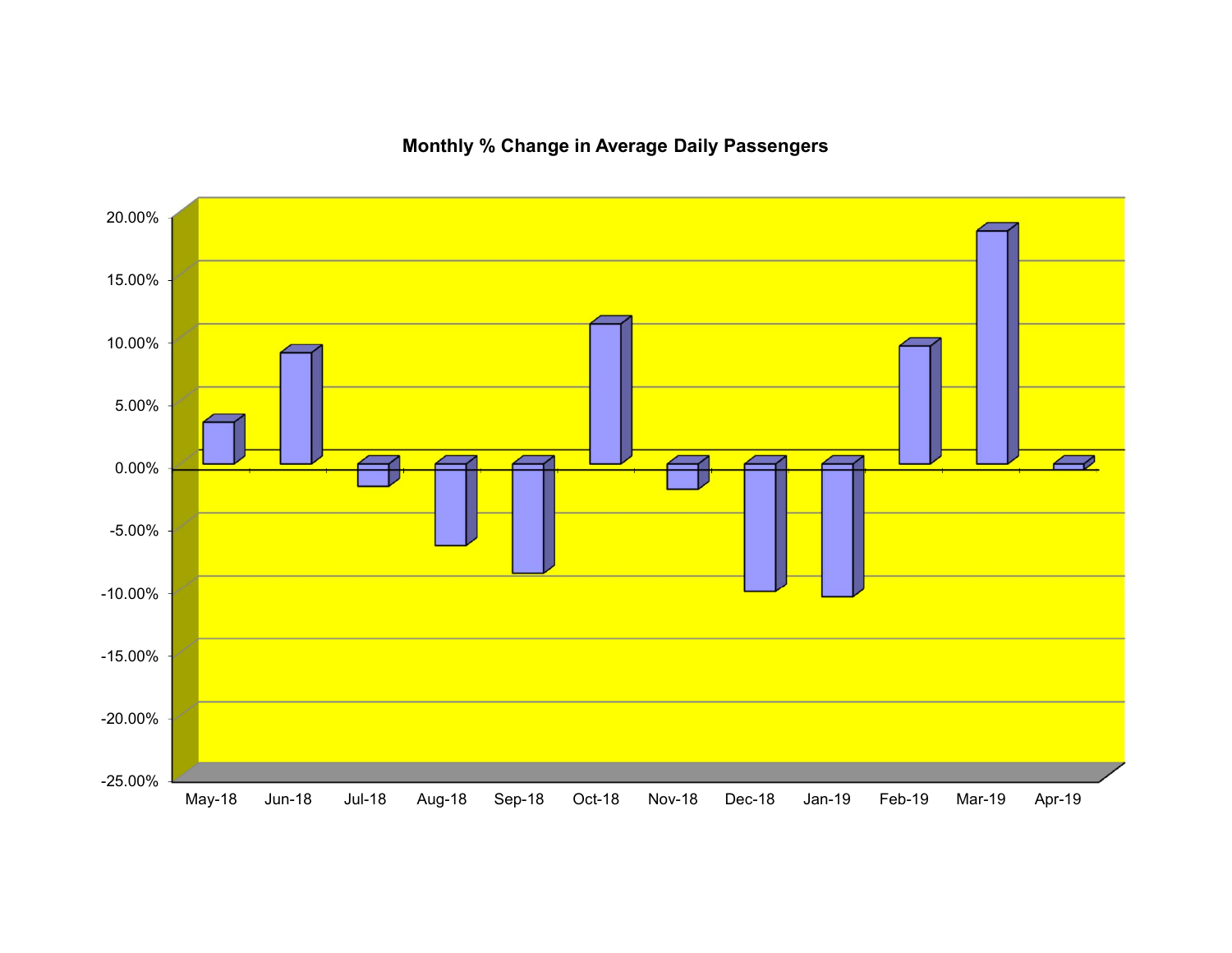## **HISTORY OF INTERNATIONAL AIR CARGO**

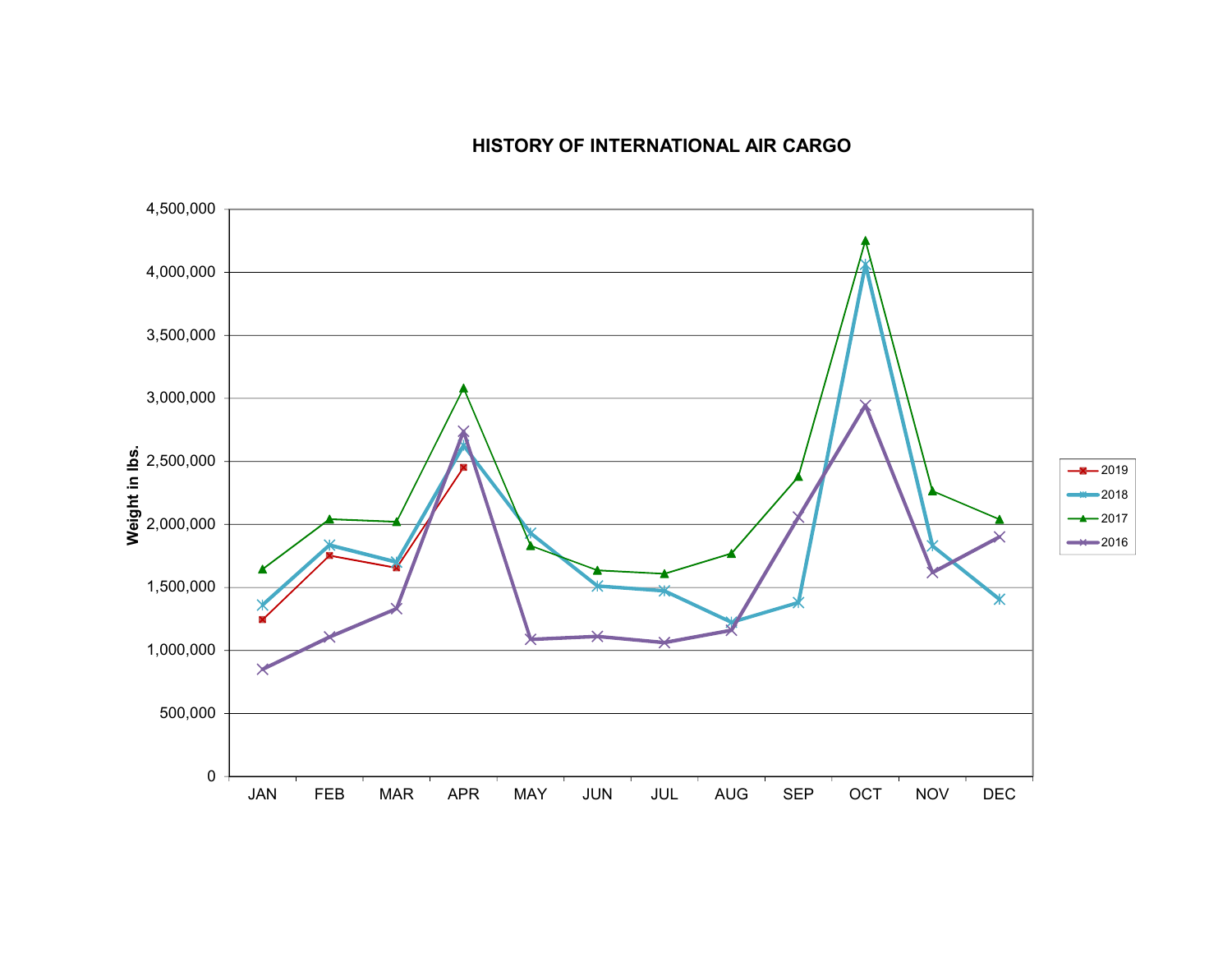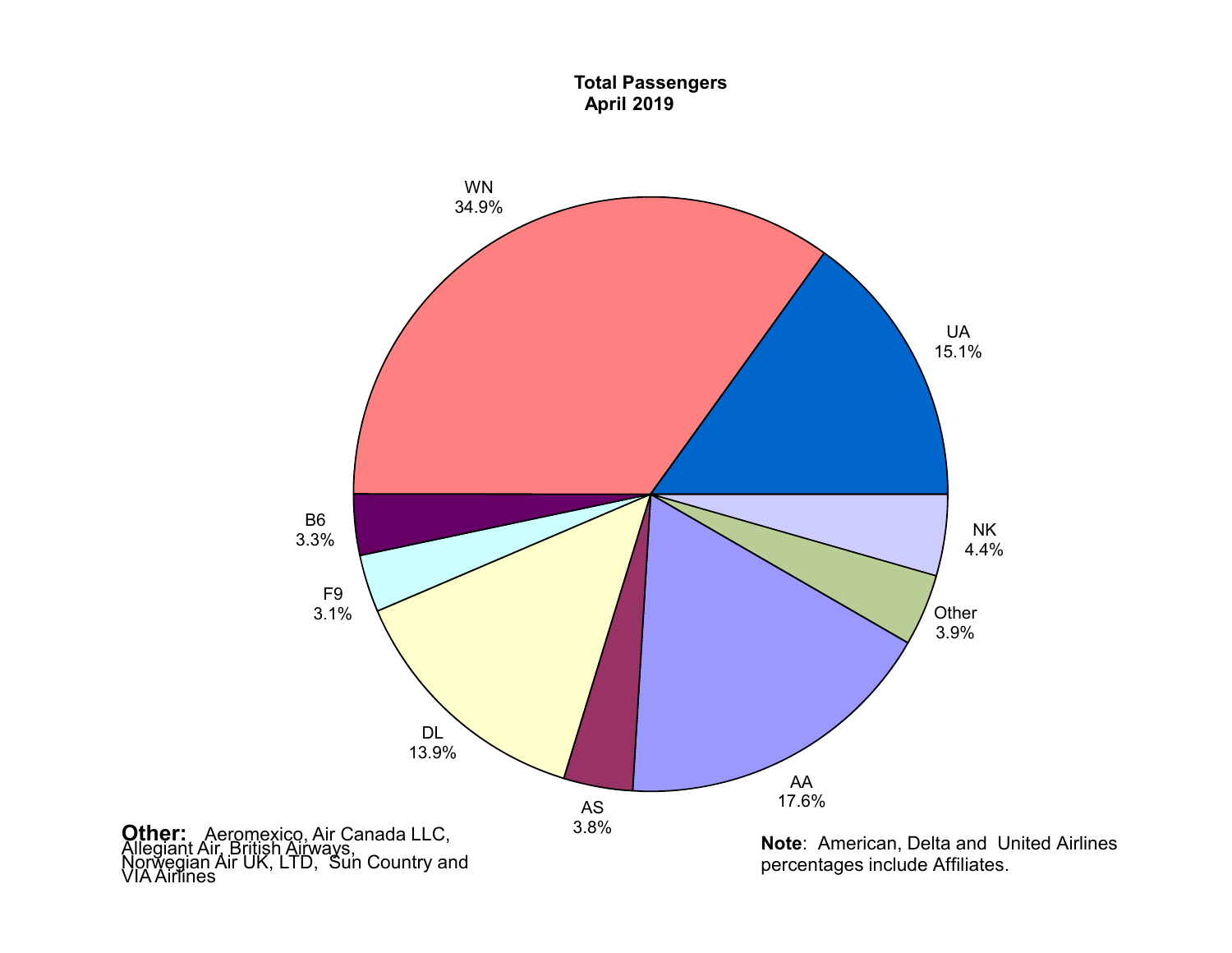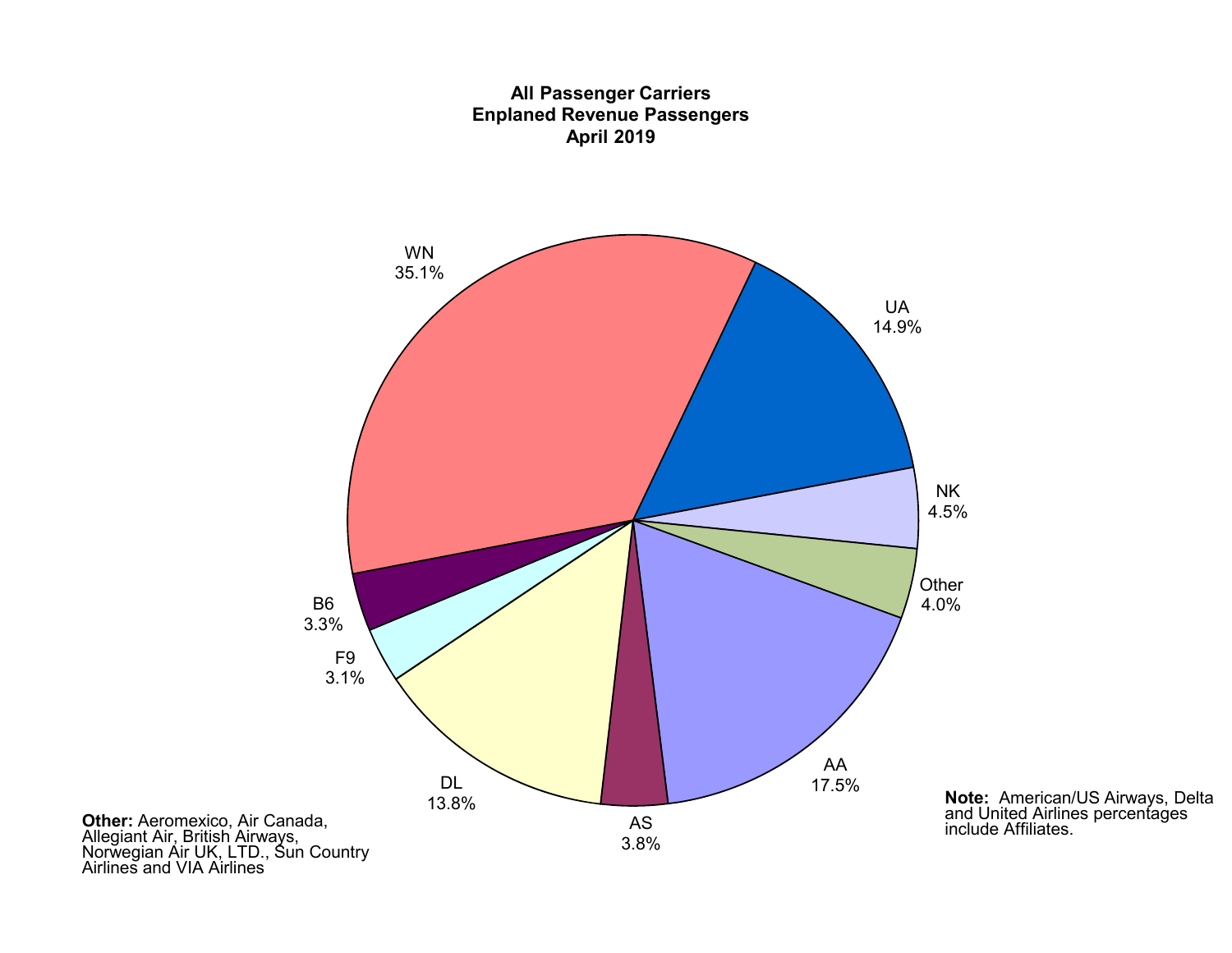#### **AUS Belly Freight Market Shares April 2019**

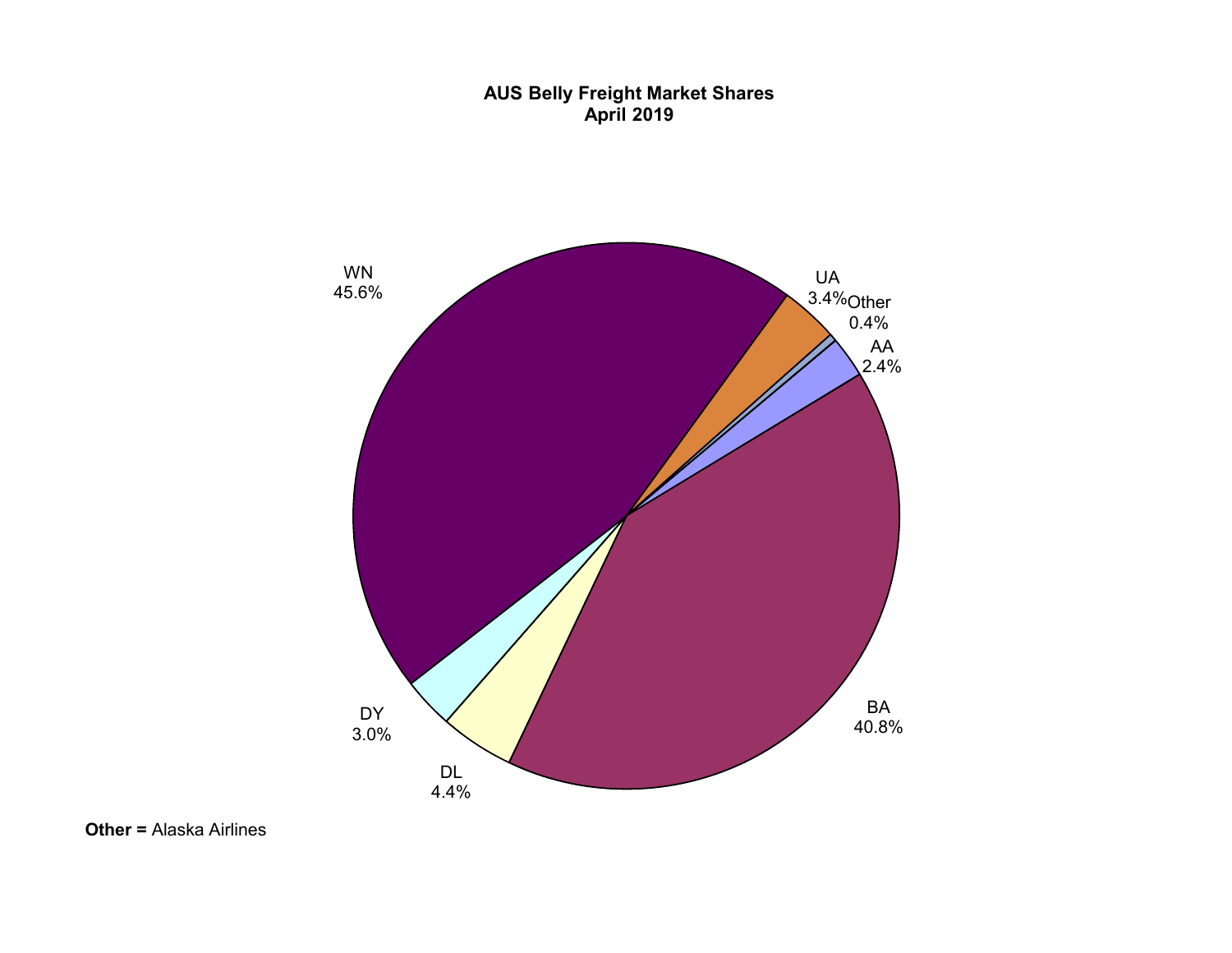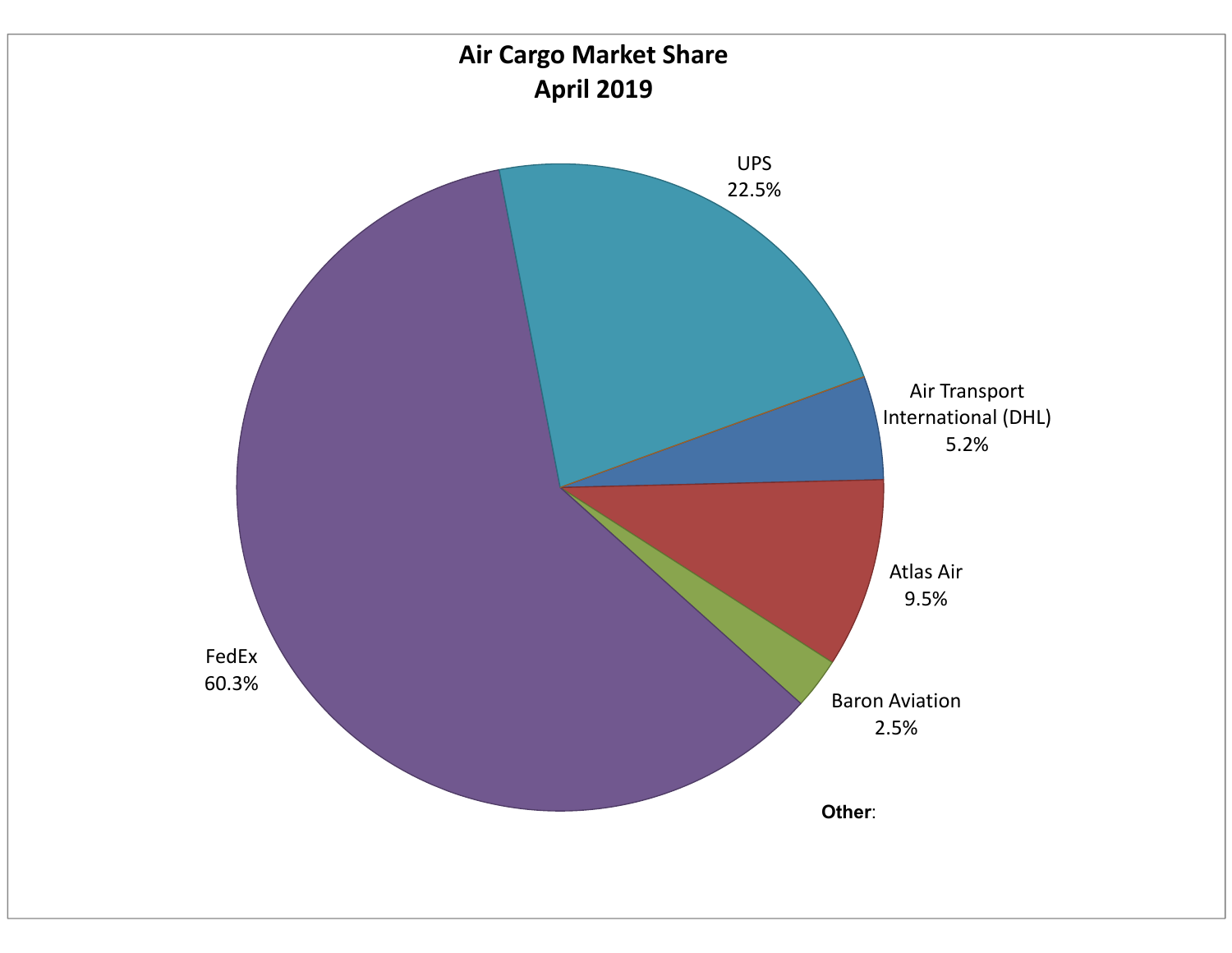

## **AUS Scheduled Passenger Aircraft Fleet Mix April 2019**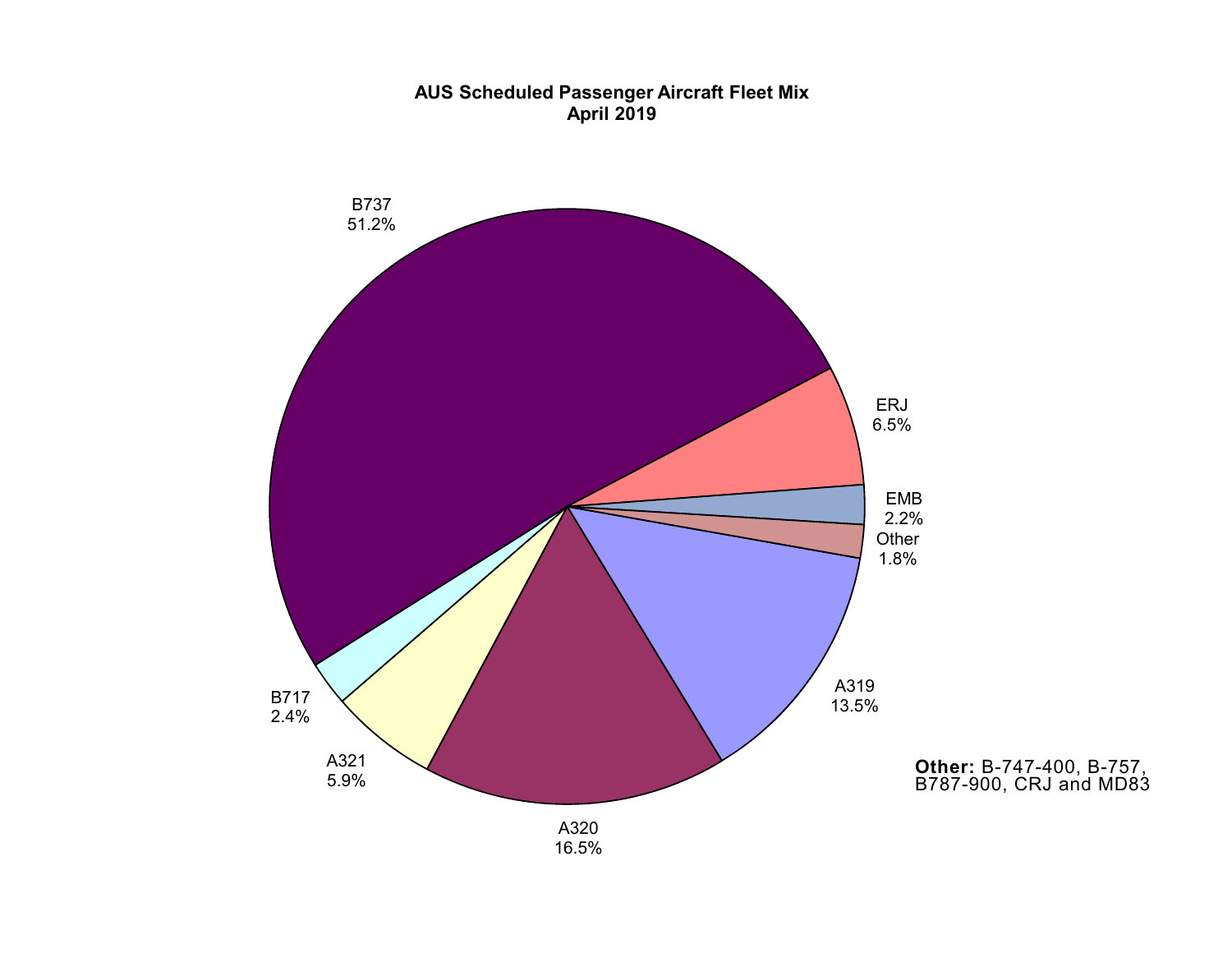#### **AUS Scheduled Cargo Aircraft Fleet Mix April 2019**

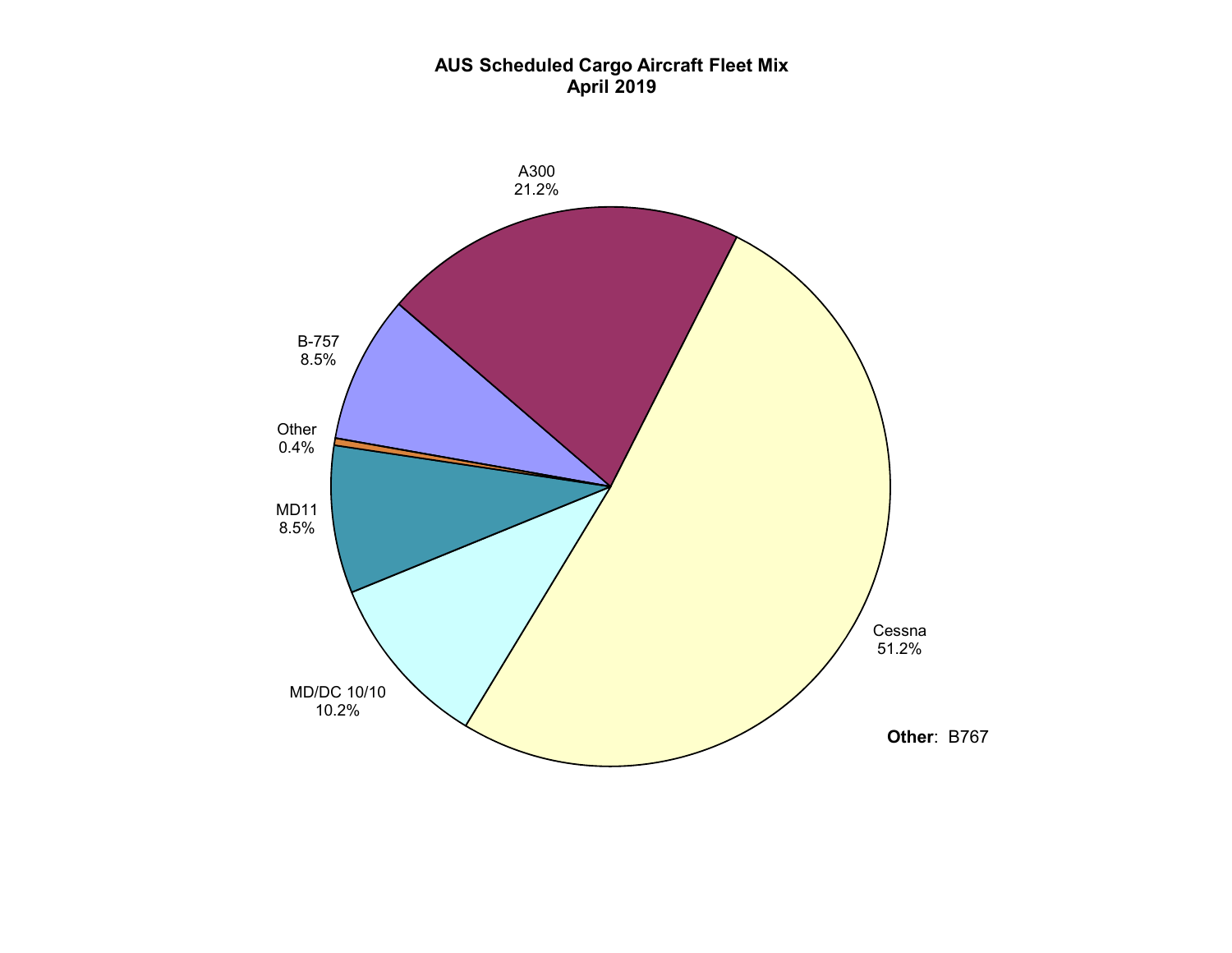## **Austin-Bergstrom International Airport**

 **PAX Detail Report - April, 2019** 

|                                                               |           |             |                   | Period   | <b>YTD</b> | <b>YTD</b> |                   | <b>YTD</b> | 2019         | 2018         | <b>Share</b> |
|---------------------------------------------------------------|-----------|-------------|-------------------|----------|------------|------------|-------------------|------------|--------------|--------------|--------------|
| Company                                                       | 04/2019   | 04/2018     | <b>Difference</b> | Change   | 2019       | 2018       | <b>Difference</b> | Change     | <b>Share</b> | <b>Share</b> | <b>Diff</b>  |
| Aerovias de Mexico S.A. de C.V.                               | 3,162     | 3,473       | $-311$            | $-9.0$   | 11,762     | 13,561     | $-1,799$          | $-13.3$    | 0.2          | 0.3          | $-0.1$       |
| Air Canada                                                    | 5,191     | 3,835       | 1,356             | 35.4     | 19,362     | 14,266     | 5,096             | 35.7       | 0.4          | 0.3          | 0.1          |
| Alaska Airlines                                               | 52,913    | 46,289      | 6,624             | 14.3     | 187.471    | 166,710    | 20,761            | 12.5       | 3.7          | 3.6          | 0.1          |
| Allegiant Air                                                 | 19,311    | 28,168      | $-8,857$          | $-31.4$  | 59,920     | 100,139    | $-40,219$         | $-40.2$    | 1.2          | 2.1          | $-1.0$       |
| <b>American Airlines</b>                                      | 248,529   | 229,484     | 19,045            | 8.3      | 981,773    | 862,680    | 119,093           | 13.8       | 19.2         | 18.4         | 0.8          |
| <b>British Airways</b>                                        | 16,254    | 13,842      | 2,412             | 17.4     | 54,785     | 45,213     | 9,572             | 21.2       | 1.1          | 1.0          | 0.1          |
| Concesionaria Vuela Compañía de<br>Aviación, S.A.P.I. de C.V. | 0         | 1,236       | $-1,236$          | $-100.0$ | 434        | 4,480      | $-4,046$          | $-90.3$    | 0.0          | 0.1          | $-0.1$       |
| Delta Air Lines                                               | 195,128   | 179,468     | 15,660            | 8.7      | 683,651    | 625,014    | 58,637            | 9.4        | 13.4         | 13.3         | 0.0          |
| Deutsche Lufthansa AG                                         | $\Omega$  | 0           | 0                 | 0.0      | 259        | $\Omega$   | 259               | 0.0        | 0.0          | 0.0          | 0.0          |
| <b>Frontier Airlines</b>                                      | 44,027    | 95,447      | $-51,420$         | $-53.9$  | 174,413    | 223,127    | $-48,714$         | $-21.8$    | 3.4          | 4.8          | $-1.4$       |
| JetBlue Airways                                               | 46,874    | 48,247      | $-1,373$          | $-2.8$   | 179,644    | 194,772    | $-15,128$         | $-7.8$     | 3.5          | 4.2          | $-0.6$       |
| Miami Air International                                       | $\Omega$  | 0           | 0                 | 0.0      | 776        | 309        | 467               | 151.1      | 0.0          | 0.0          | 0.0          |
| Norwegian Air UK LTD                                          | 7,695     | 6,648       | 1,047             | 15.7     | 15,351     | 8,367      | 6,984             | 83.5       | 0.3          | 0.2          | 0.1          |
| <b>Scandinavian Airlines</b>                                  | $\Omega$  | 0           | 0                 | 0.0      | 423        | 697        | $-274$            | $-39.3$    | 0.0          | 0.0          | 0.0          |
| <b>Southwest Airlines</b>                                     | 492,042   | 468,540     | 23,502            | 5.0      | 1,811,635  | 1,706,105  | 105,530           | 6.2        | 35.4         | 36.4         | $-1.0$       |
| <b>Spirit Airlines</b>                                        | 62,467    | 0           | 62,467            | 0.0      | 159,800    | 0          | 159,800           | 0.0        | 3.1          | 0.0          | 3.1          |
| Sun Country Airlines                                          | 2,173     | 367         | 1,806             | 492.1    | 3,697      | 1,647      | 2,050             | 124.5      | 0.1          | 0.0          | 0.0          |
| Swift Air                                                     | $\Omega$  | 0           | $\mathbf 0$       | 0.0      | 993        | 559        | 434               | 77.6       | 0.0          | 0.0          | 0.0          |
| <b>United Airlines</b>                                        | 212,380   | 199,182     | 13,198            | 6.6      | 768,013    | 699,977    | 68,036            | 9.7        | 15.0         | 14.9         | 0.1          |
| <b>VIA Airlines</b>                                           | 1,131     | 712         | 419               | 58.8     | 3,064      | 3,872      | $-808$            | $-20.9$    | 0.1          | 0.1          | 0.0          |
| Virgin America                                                | 0         | $\mathbf 0$ | 0                 | 0.0      | 0          | 11,117     | $-11,117$         | $-100.0$   | 0.0          | 0.2          | $-0.2$       |
| <b>Report Totals</b>                                          | 1,409,277 | 1,324,938   | 84,339            | 6.4%     | 5,117,226  | 4,682,612  | 434,614           | 9.3%       |              |              |              |

Statistics Included in Report:

Enplaned Revenue, Deplaned Revenue, Enplaned Non-Revenue, Deplaned Non-Revenue International Passengers: Enplaned Revenue, Deplaned Revenue, Enplaned Non-Revenue, Deplaned Non-Revenue Enplaned Revenue, Deplaned Revenue, Enplaned Non-Revenue, Deplaned Non-Revenue South Terminal Domestic Passengers: Enplaned Revenue, Deplaned Revenue, Enplaned Non-Revenue, Deplaned Non-Revenue